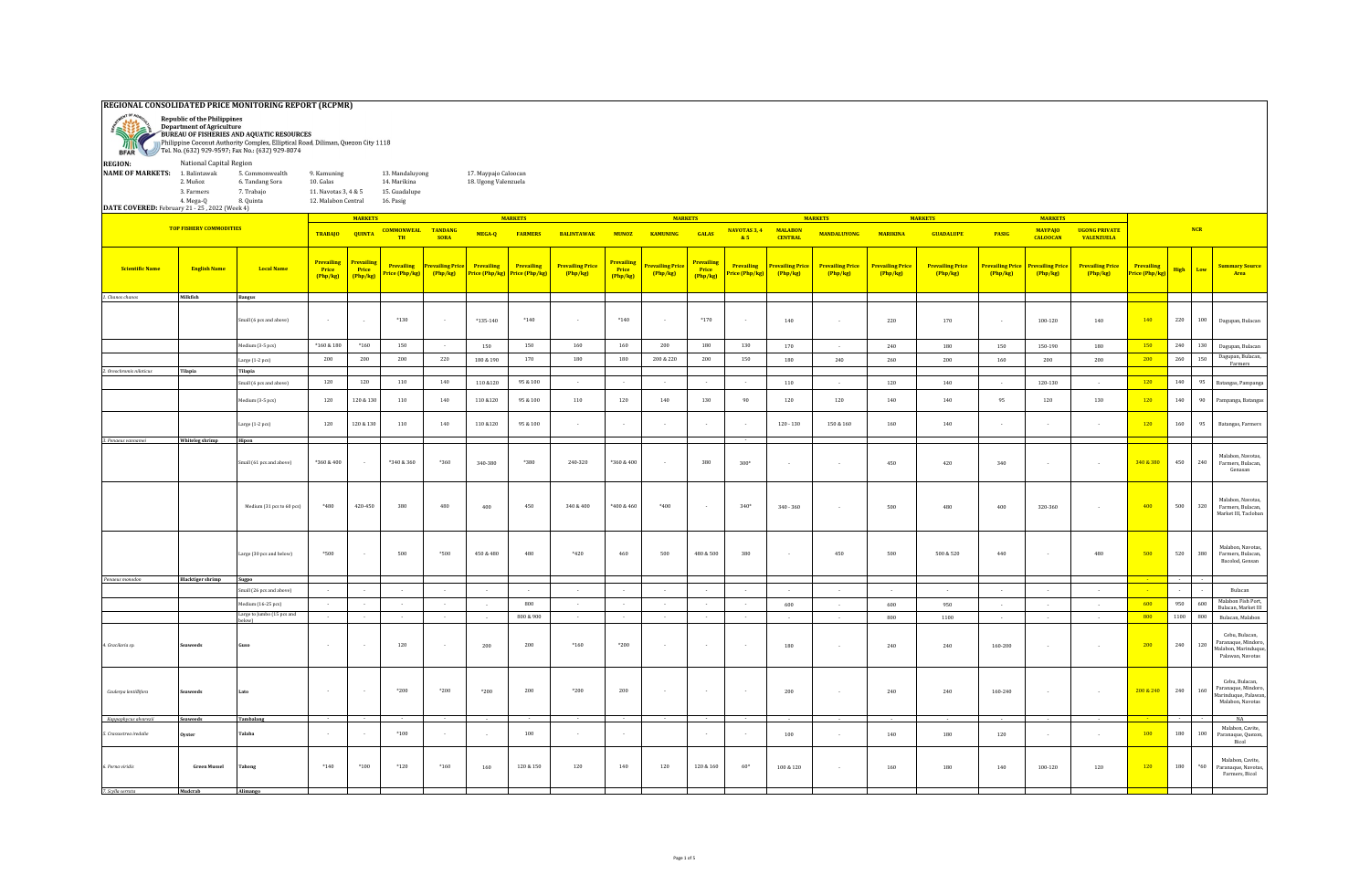|                            |                                   |                                   |                                        | <b>MARKETS</b>                         |                                        |                                     | <b>MARKETS</b>               |                              |                                     |                                 | <b>MARKETS</b>                    |                                        |                              |                                   | <b>MARKETS</b>                    |                                   |                                     |                                   | <b>MARKETS</b><br><b>MARKETS</b>    |                                           |                                     |          |         |                                                                                              |  |  |  |
|----------------------------|-----------------------------------|-----------------------------------|----------------------------------------|----------------------------------------|----------------------------------------|-------------------------------------|------------------------------|------------------------------|-------------------------------------|---------------------------------|-----------------------------------|----------------------------------------|------------------------------|-----------------------------------|-----------------------------------|-----------------------------------|-------------------------------------|-----------------------------------|-------------------------------------|-------------------------------------------|-------------------------------------|----------|---------|----------------------------------------------------------------------------------------------|--|--|--|
|                            | <b>TOP FISHERY COMMODITIES</b>    |                                   |                                        | TRABAJO QUINTA                         | <b>COMMONWEAL TANDANG</b><br><b>TH</b> | <b>SORA</b>                         | MEGA-Q                       | <b>FARMERS</b>               | <b>BALINTAWAK</b>                   | <b>MUNOZ</b>                    | <b>KAMUNING</b>                   | <b>GALAS</b>                           | NAVOTAS 3, 4<br>85           | <b>MALABON</b><br><b>CENTRAL</b>  | <b>MANDALUYONG</b>                | <b>MARIKINA</b>                   | <b>GUADALUPE</b>                    | <b>PASIG</b>                      | <b>MAYPAJO</b><br><b>CALOOCAN</b>   | <b>UGONG PRIVATE</b><br><b>VALENZUELA</b> |                                     |          | NCR     |                                                                                              |  |  |  |
| Scientific Name            | <b>English Name</b>               | <b>Local Name</b>                 | <b>Prevailing</b><br>Price<br>(Php/kg) | <b>Prevailing</b><br>Price<br>(Php/kg) | <b>Prevailing</b><br>Price (Php/kg)    | <b>Prevailing Price</b><br>(Php/kg) | Prevailing<br>Price (Php/kg) | Prevailing<br>Price (Php/kg) | <b>Prevailing Price</b><br>(Php/kg) | Prevailing<br>Price<br>(Php/kg) | <b>Prevailing Price</b><br>Php/kg | <b>Prevailing</b><br>Price<br>(Php/kg) | Prevailing<br>Price (Php/kg) | <b>Prevailing Price</b><br>Php/kg | <b>Prevailing Price</b><br>Php/kg | <b>Prevailing Price</b><br>Php/kg | <b>Prevailing Price</b><br>(Php/kg) | <b>Prevailing Price</b><br>Php/kg | <b>Prevailing Price</b><br>(Php/kg) | <b>Prevailing Price</b><br>(Php/kg)       | <b>Prevailing</b><br>Price (Php/kg) | High Low |         | <b>Summary Source</b><br>Area                                                                |  |  |  |
|                            |                                   | Male                              | $\sim$                                 |                                        | $\sim$                                 | $*800$                              |                              | 750                          | $\sim$                              | $*900$                          | $\sim$                            |                                        | $\sim$                       | 450                               | $\sim$                            | 600-650                           | $\sim$                              | $600 - 700$                       |                                     | $\sim$                                    | 600                                 | $*900$   | 450     | Malabon, Market III<br>Bulacan, Quezon,<br>Roxas                                             |  |  |  |
|                            |                                   | emale                             | $\sim$                                 | $\sim$                                 | $\sim$                                 | $*950$                              |                              | 950                          | $\overline{\phantom{a}}$            | $*900$                          | $\sim$                            | $\sim$                                 | $\sim$                       | 550                               | $\sim$                            | 600-650                           | $\sim$ $\sim$                       | 600-700                           |                                     | $\sim$                                    | 600                                 | 950      | 550     | Bulacan, Quezon<br>Navotas, Roxas,<br>Malabon                                                |  |  |  |
| 8. Portunus pelagicus      | <b>Blue swimming Crab</b>         | Alimasag                          |                                        |                                        |                                        |                                     |                              |                              |                                     |                                 |                                   |                                        |                              |                                   |                                   |                                   |                                     |                                   |                                     |                                           |                                     |          |         |                                                                                              |  |  |  |
|                            |                                   | imall/Medium (7 pcs and<br>above) | $\sim$                                 | $*200$                                 |                                        | $*300$                              | $\sim$                       | 350-500                      | 100-220                             | $*280$                          | $*550$                            |                                        | $\sim$                       | $250 - 320$                       | $\sim$                            | 350                               | $\sim$ $\sim$                       | 240                               | 160                                 | $\sim$                                    | 650                                 | $*550$   | $100\,$ | Malabon, Market III<br>Bulacan, Farmers,<br>Navotas                                          |  |  |  |
|                            |                                   | Large (1-6 pcs)                   | $\sim$                                 |                                        | $*300 - 500$                           | $\sim$                              | 420                          | 480                          |                                     | *550 & 600                      | $\sim$                            |                                        | $\sim$                       | $380 - 420$                       |                                   | 500                               |                                     | 480                               |                                     |                                           | 420 & 480                           | $*600$   | 380     | Bulacan, Malabon,<br>Farmers, Navotas,<br>Market III, Quezon                                 |  |  |  |
| 9. Thunnus albacares       | <b>Yellowfin Tuna</b>             | Tambakol                          |                                        |                                        |                                        |                                     |                              |                              |                                     |                                 |                                   |                                        |                              |                                   |                                   |                                   |                                     |                                   |                                     |                                           |                                     |          |         |                                                                                              |  |  |  |
|                            |                                   | Whole                             | *320 & 340                             |                                        | $*260 & 300$                           |                                     | 260                          | $*320$                       |                                     | *350 & 360                      | 300-360                           | 250-400                                | 180 & 250*                   | $250 - 280$                       |                                   | 380                               | 300-350                             | 280-300                           | 260                                 | $\sim$                                    | 250 & 300                           | 400      | 180     | Malabon, Navotas,<br>Farmers, Lucena,<br>Market III, Quezon,<br>Market I                     |  |  |  |
|                            |                                   | Sliced                            | $\sim$                                 |                                        | 380 & 400                              | $\sim$                              |                              | $\sim$                       | $\sim$                              |                                 | $\sim$                            | *350 & 450                             | $\sim$                       | $\sim$                            | $\sim$                            | 280-360                           | $\sim$                              | 380-440                           | $\sim$                              | $\sim$                                    | 380                                 | *450     | 280     | Malabon, Lucena,<br>Navotas, Quezon,<br>Farmers                                              |  |  |  |
|                            |                                   | fead                              | $\sim$                                 |                                        | *200 & 240                             | $\sim$                              |                              | $\sim$                       | $\sim$                              |                                 | $\sim 10^{-1}$                    | 120 & 200                              | $\sim$                       | $\sim$                            | $\sim$                            | 120                               | $\sim$                              | 240                               | $\sim$                              | $\sim$                                    | 120                                 | 240      | 120     | Lucena, Malabon,<br>Navotas, Farmers                                                         |  |  |  |
| Katsuwonus pelamis         | Skipjack Tuna                     | Gulyasan                          |                                        |                                        |                                        |                                     |                              |                              |                                     |                                 |                                   |                                        |                              |                                   |                                   |                                   |                                     |                                   |                                     |                                           |                                     |          |         |                                                                                              |  |  |  |
|                            |                                   | Whole                             | $\sim$                                 | $*200$                                 | 200                                    | $\sim$                              | 120-190                      | $\sim$                       | 200                                 | $*240$                          | $\sim$                            | $*200$                                 | $130*$                       | 160                               |                                   |                                   |                                     |                                   |                                     | $\sim$                                    | 200                                 | $*240$   | 120     | Malabon Fish Port,<br>Market III, Quezon,<br>Navotas                                         |  |  |  |
|                            |                                   | Sliced                            |                                        |                                        |                                        |                                     |                              |                              |                                     |                                 |                                   | $*280$                                 |                              |                                   |                                   |                                   | 300                                 |                                   |                                     |                                           |                                     | $\sim$   |         | Malabon Fish Port,<br>Market III, Navotas                                                    |  |  |  |
| Auxis thazard              | <b>Frigate Tuna</b>               | Tulingan                          | *300                                   | *180 & 260                             |                                        | $\sim$                              |                              | $\sim$                       | $*180$                              | 240 & 280                       | $\sim$                            |                                        |                              | 140                               | $\sim$                            | 280                               | $\sim$                              | $\sim$                            | 200                                 | $\sim$                                    | 280                                 | $*300$   | 140     | Lucena, Malabon,<br>Navotas, Farmers,<br>$\operatorname{\mathsf{Market}} \operatorname{III}$ |  |  |  |
| Auxis rochei               | <b>Bullet Tuna</b>                | Tulingan                          | $\sim$                                 | 200 & 220                              | 220 & 240                              | 240-280                             | 220                          | 250                          | $\sim$                              | *200-240                        | 280                               | 240                                    | 190-210                      | $160 - 180$                       |                                   |                                   | $260\,$                             | 180                               | $\sim$                              | 200                                       | 220 & 240                           | 280      | 160     | Malabon Fish Port,<br>Navotas, Zambales,<br>Mindoro, Makret 1,<br>Farmers                    |  |  |  |
| 10. Sardinella fimbriata   | Fringescale Sardinella            | Tunsoy                            | $\sim$                                 | $\sim$                                 | $\sim$                                 | $\sim$                              | $*120$                       | 150                          | $\sim$                              |                                 | $\sim$                            | $\sim$                                 | $\sim$                       | $\sim$                            | $\sim$                            | $\sim$                            | $\sim$                              | $\sim$                            | $\sim$                              | $\sim$                                    | 150                                 | 150      | $*120$  | Lucena, Malabon                                                                              |  |  |  |
| Sardinella lemuru          | <b>Bali Sardinella</b>            | amban                             | $\sim$                                 |                                        |                                        | $\sim$                              |                              |                              | $*80 & 100$                         | $*100$                          | $\sim$                            |                                        | $50*$                        | $100 - 120$                       | in 1919.                          | $\sim$                            | $\sim$                              | 100                               | 80-90                               | 100                                       | 100                                 | 120      | $^*50$  | Navotas, Farmers,<br>Bicol, Malabon                                                          |  |  |  |
| Sardinella gibosa          | Goldstripe Sardinella             | <b>Tamban</b>                     | $\sim$                                 |                                        | $\sim$                                 | $\sim$                              | $*100$                       | $\sim$                       | $\sim$                              |                                 | $\sim$                            | $\sim$                                 | $\sim$                       | $\sim$                            | $\sim$                            | 200                               | $\sim$                              | $\sim$                            | $\sim$                              | $\sim$                                    | 200                                 | 200      | $*100$  | Lucena, Malabon                                                                              |  |  |  |
| 11. Rastrelliger kanagurta | <b>Indian Mackerel</b>            | Alumahan                          | $\sim$                                 |                                        | $*200$                                 | $*320$                              | 260                          |                              | 200                                 | 260-340                         | 240-320                           | 300                                    |                              | 300                               | 280                               | 320                               | 280                                 | 260 & 320                         | $\sim$                              | $\sim$                                    | 260 & 320                           | 340      | 200     | Malabon, Lucena,<br>Farmers, Navotas,<br>Market III                                          |  |  |  |
| Scomberomorus commersor    | Narrow-barred Spanish<br>Mackerel | <b>Tangigue</b>                   | $\sim$                                 |                                        | $\sim$                                 | $*580$                              |                              | $\sim$                       | $\sim$                              | *550                            | $\sim$                            |                                        | $\sim$                       | 350                               | 600                               | 400-550                           | 600                                 | 440                               |                                     | $\sim$                                    | 600                                 | 600      | $350\,$ | Malabon, Lucena,<br>Farmers, Quezon,<br>Market III                                           |  |  |  |
| 12. Decapterus macrosoma   | Shortfin scad                     | Galunggong                        |                                        |                                        |                                        |                                     |                              |                              |                                     |                                 |                                   |                                        |                              |                                   |                                   |                                   |                                     |                                   |                                     |                                           |                                     |          |         |                                                                                              |  |  |  |
|                            |                                   | Small (21 pcs and above)          | $\sim$                                 | 200 & 220                              | i.                                     | $\sim$                              |                              | $\sim$                       | $*120$                              |                                 | $\sim$                            | 150                                    | - 1                          | $140 - 150$                       | in 1999.                          | 220                               | 200                                 | 120                               | 180                                 | 160                                       | 150-220                             | 220      | 120     | Lucena, Navotas                                                                              |  |  |  |
|                            |                                   | Medium (11-20 pcs)                | $*240$                                 |                                        | 200                                    | 280                                 | 220                          | 250                          | 180                                 | 220                             | $\sim$                            | 240                                    | 150                          | 180                               | $\sim$                            | 240                               | 200 & 260                           | 180                               | 120-180                             | 200                                       | 180                                 | 280      | 120     | Malabon Fish Port,<br>Lucena, Navotas,<br>Farmers, Market III,<br>Market I                   |  |  |  |
|                            |                                   | Large (7-10 pcs)                  | $\sim$                                 |                                        | $*240$                                 | 280                                 |                              |                              |                                     |                                 | 240                               |                                        |                              | 200                               | 280                               | 260                               | 240                                 |                                   | 200                                 |                                           | 200-280                             | 280      | 200     | Malabon, Navotas,<br>Lucena, Market III.<br>Farmers                                          |  |  |  |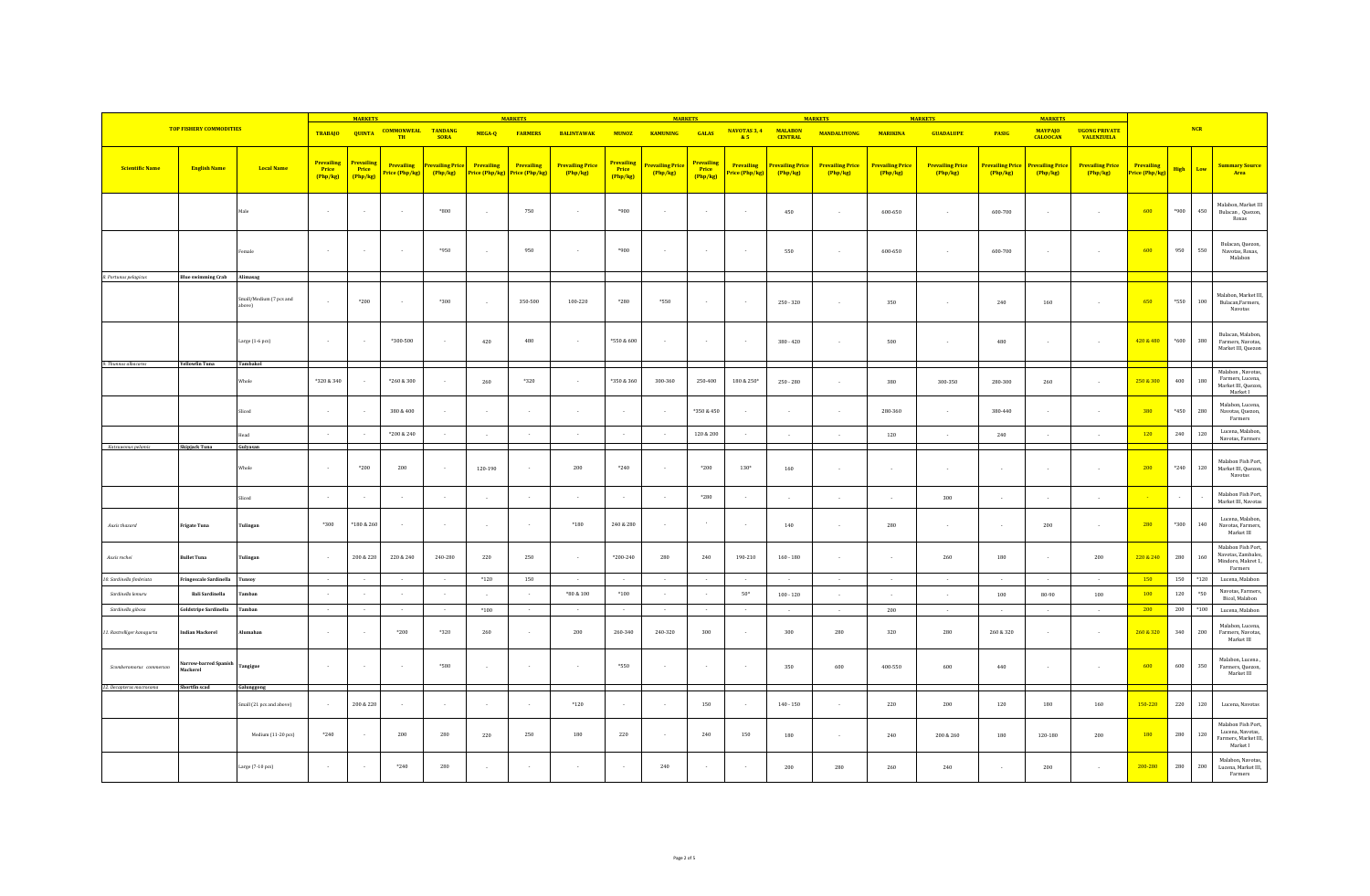|                                          |                                                |                                                                              |                                        | <b>MARKET</b>                  |                                 |                                     |            | <b>MARKET</b>                               |                                   |                                        | <b>MARKET</b>               |                                        |                              |                                  |                                   |                                   | <b>MARKETS</b>                    |                              | <b>MARKET</b>                       |                                           |                              |                                                         |                |                                                                              |
|------------------------------------------|------------------------------------------------|------------------------------------------------------------------------------|----------------------------------------|--------------------------------|---------------------------------|-------------------------------------|------------|---------------------------------------------|-----------------------------------|----------------------------------------|-----------------------------|----------------------------------------|------------------------------|----------------------------------|-----------------------------------|-----------------------------------|-----------------------------------|------------------------------|-------------------------------------|-------------------------------------------|------------------------------|---------------------------------------------------------|----------------|------------------------------------------------------------------------------|
|                                          | <b>TOP FISHERY COMMODITIES</b>                 |                                                                              | <b>TRABAJO</b>                         | <b>QUINTA</b>                  | <b>COMMONWEAL TANDANG</b><br>TH | <b>SORA</b>                         | MEGA-Q     | <b>FARMERS</b>                              | <b>BALINTAWAK</b>                 | <b>MUNOZ</b>                           | KAMUNING                    | GALAS                                  | NAVOTAS 3, 4<br>85           | <b>MALARON</b><br><b>CENTRAL</b> | <b>MANDALUYONG</b>                | <b>MARIKINA</b>                   | <b>GUADALUPE</b>                  | PASIG                        | <b>MAYPAIO</b><br><b>CALOOCAN</b>   | <b>UGONG PRIVATE</b><br><b>VALENZUELA</b> |                              |                                                         | NCR            |                                                                              |
| <b>Scientific Name</b>                   | <b>English Name</b>                            | <b>Local Name</b>                                                            | <b>Prevailing</b><br>Price<br>(Php/kg) | Prevailin<br>Price<br>(Php/kg) | Prevailing<br>Price (Php/kg)    | <b>Prevailing Price</b><br>(Php/kg) | Prevailing | Prevailing<br>Price (Php/kg) Price (Php/kg) | <b>Prevailing Price</b><br>Php/kg | <b>Prevailing</b><br>Price<br>(Php/kg) | Prevailing Pric<br>(Php/kg) | <b>Prevailing</b><br>Price<br>(Php/kg) | Prevailing<br>Price (Php/kg) | <b>Prevailing Pric</b><br>Php/kg | <b>Prevailing Price</b><br>Php/kg | <b>Prevailing Price</b><br>Php/kg | <b>Prevailing Price</b><br>Php/kg | Prevailing Price<br>(Php/kg) | <b>Prevailing Price</b><br>(Php/kg) | <b>Prevailing Price</b><br>Php/kg         | Prevailing<br>Price (Php/kg) | High                                                    | Low            | <b>Summary Source</b><br>Area                                                |
| 13. Loligo sp.                           | Squid                                          | Pusit                                                                        |                                        |                                |                                 |                                     |            |                                             |                                   |                                        |                             |                                        |                              |                                  |                                   |                                   |                                   |                              |                                     |                                           |                              |                                                         |                |                                                                              |
|                                          |                                                |                                                                              | $\overline{\phantom{a}}$               |                                | 340                             | $\sim$                              | 350-400    | 450                                         |                                   | 360-400                                |                             | *360                                   | 220 & 250*                   | 350                              |                                   | 400                               | 400-450                           | 400                          | 360                                 | $\sim$                                    | 400                          | 450                                                     | 220            | Malabon Fish Port,<br>Lucena, Quezon,<br>Navotas, Ilo-ilo,<br>Samar, Bulacan |
|                                          |                                                | Bisaya/Kalawang/Lapis                                                        | $*400$                                 | $*160$                         | 360                             | 380                                 | 380        | 380-480                                     | 130                               | 360                                    | 400 & 450                   | 380                                    | 280                          | ×                                | $380\ \&\ 440$                    |                                   | $180\,$                           | $130\,$                      |                                     | $200\,$                                   | 380                          | 480                                                     | 130            | Malabon, Navotas<br>Farmers, Samar,<br>Zambales, Ilo-ilo.<br>Bulacan, Lucena |
| 14. Lutjanus sp.                         | nappe                                          | laya-maya                                                                    | *500                                   |                                |                                 | $*480$                              | 300        | 650                                         |                                   | 340-550                                | $*700$                      | 400                                    | $280^{\circ}$                | $350 - 400$                      | 380 & 450                         | 400                               | 600-650                           | 240-360                      | 360                                 | $\sim$                                    | 400                          | $*700$                                                  | $240\,$        | Malabon, Lucena,<br>Navotas, Farmers,<br>Market III, Palawan                 |
| 15. Epinephelus sp.                      | Grouper                                        | .apu-lapu                                                                    | $\sim$                                 | $*250$                         | *260 & 280                      | $\sim$                              | *300 & 350 | $*650$                                      | $*220$                            | 400-500                                | 350-650                     | 320-440                                | 200 & 260*                   | 350                              | 400 & 450                         | 550                               | 340-650                           | 260-400                      | 320                                 | $\sim$                                    | 400                          | 650                                                     | 200            | Farmers, Navotas,<br>Malabon, Lucena,<br>Market III, Palawan                 |
| Epinephelus sp.                          | <b>Grouper</b> (Red)                           | apu-lapu pula                                                                | *550                                   |                                | *500 & 600                      | $\sim$                              | 300-500    | 600-800                                     |                                   | 550                                    | $*650$                      | $*500$                                 |                              | $450 - 550$                      |                                   | 550                               | 650-700                           | 450 & 500                    | 320                                 |                                           | 550                          | 800                                                     | 300            | Lucena, Malabon<br>Navotas, Market III                                       |
| <b>Other Fishery</b>                     |                                                |                                                                              |                                        |                                |                                 |                                     |            |                                             |                                   |                                        |                             |                                        |                              |                                  |                                   |                                   |                                   |                              |                                     |                                           |                              |                                                         |                |                                                                              |
| Acanthurus s                             | <b>Surgeon Fish</b>                            | ahahita                                                                      | $\sim$                                 |                                | $*220$                          | $\sim$                              |            |                                             |                                   |                                        | $\sim$                      |                                        | $200*$                       | $\overline{\phantom{a}}$         |                                   | $\sim$                            |                                   |                              | $\sim$                              |                                           | *200 &220                    | $*220$                                                  | $*200$         | Palawan, Malabon,<br>Navotas                                                 |
| Acetes sp                                | Sergestids                                     | lamang                                                                       |                                        |                                |                                 |                                     |            |                                             |                                   |                                        |                             |                                        |                              | 60                               |                                   |                                   |                                   |                              |                                     |                                           | 60                           | 60                                                      | 60             | Malabon Fish Port,<br>Market III                                             |
| Alepis djebaba                           | Shrimp scad                                    | Salay batang                                                                 |                                        |                                |                                 |                                     | 260-300    | *380                                        |                                   |                                        |                             |                                        |                              |                                  |                                   |                                   |                                   |                              |                                     |                                           | 260-300                      | 300                                                     | 260            | Lucena, Malabon                                                              |
| Atule mate                               | <b>Yellowtail Scad</b>                         | Salay<br>salay/Marapati/Budburo<br><b>Bagudlong</b>                          |                                        |                                | $^{\ast}280$                    | 360                                 |            |                                             | $^{\ast}180$                      | $200\,$                                |                             |                                        |                              |                                  |                                   |                                   |                                   |                              |                                     |                                           | 200 & 360                    | $360\,$                                                 | *180           | Malabon, Navotas                                                             |
| Caesio sp.                               | <b>Fusilier</b>                                | <b>Dalagang Bukid</b>                                                        |                                        |                                |                                 |                                     |            |                                             | $*260$                            | *280 & 320                             | 280                         | 260-300                                |                              |                                  |                                   |                                   |                                   |                              |                                     | $\sim$                                    | 260-300                      | 300                                                     | 260            | falabon and Farmer<br>Navotas                                                |
| Caesio caerulau                          | <b>Blue and Gold</b><br><b>Fusilier</b>        | Dalagang Bukid<br><b>Bilog/Sulid</b>                                         | 280                                    |                                |                                 |                                     | 220        | 280-350                                     | $^{\ast}130$                      |                                        |                             |                                        |                              |                                  |                                   |                                   |                                   |                              |                                     |                                           | 280                          | 350                                                     | *130           | Lucena, Malabon,<br>Navotas                                                  |
| Caesio cuning                            | <b>Redbelly Yellowtail</b><br>Fusilier         | Dalagang Bukid<br>Lapad/Sinaw-an                                             | *200 & 350                             |                                | *300                            | *360 & 380                          |            | *420 & 450                                  |                                   | 360                                    | *500                        |                                        | $240*$                       | $\sim$                           | 360                               | 380                               | 300                               | 200-320                      |                                     |                                           | 360                          | $*450$                                                  | $200\,$        | Malabon Fish Port,<br>Farmers, Navotas,<br>Lucena, Palawan                   |
| Carangoides armatus                      | Longfin trevally                               | <b>Talakitok</b>                                                             |                                        |                                |                                 |                                     | 250-350    |                                             |                                   |                                        |                             | *300 & 400                             |                              |                                  |                                   |                                   |                                   |                              |                                     |                                           | 250-350                      | 350                                                     | 250            | Malabor                                                                      |
|                                          | Trevally                                       | <b>Talakitok</b>                                                             | $\sim$                                 |                                | $\sim$                          | 380-460                             |            | $*480$                                      |                                   | 400                                    |                             |                                        |                              | 350                              |                                   | 450-500                           | 400-450                           |                              |                                     | $\sim$                                    | 400 & 450                    | $*480$                                                  | 350            | Malabon, Lucena<br><b>Farmers Market III</b><br>Palawan, Navotas             |
| Caranx sp.<br>Clarias sp.                | Catfish                                        | Hito                                                                         | $*180$                                 |                                | *130                            |                                     |            |                                             | $*150$                            |                                        |                             |                                        |                              |                                  |                                   |                                   |                                   |                              |                                     |                                           | $*130 - 18$                  | $*180$ $*130$                                           |                | Laguna, Navotas                                                              |
| Cypselurus sp.                           | <b>Flying Fish</b>                             | Iliw/Barongoy/Baro-baro                                                      |                                        |                                | $*120$                          | $\sim$                              |            |                                             | $\overline{\phantom{a}}$          |                                        |                             |                                        |                              | $\overline{\phantom{a}}$         |                                   |                                   |                                   |                              |                                     |                                           | $*120$                       | $*120$                                                  | $*120$         | Malabon                                                                      |
| Decapterus kurroides                     | <b>Redtail Scad</b>                            | Burot/Budloy/Tabilos/Bu<br>sawan:                                            | $\sim$                                 |                                | $*100$                          | $\sim$                              |            |                                             | 120 & 150                         | $*160$ & 180                           | $\sim$                      | $\sim$                                 |                              | $\sim$                           |                                   | $\sim$                            | $\sim$                            | $\sim$                       |                                     | $\sim$                                    | 120 & 150                    | $*180$                                                  | $*100$         | Malabon, Navotas                                                             |
|                                          |                                                |                                                                              | $\sim$                                 | *200 & 220                     | 220                             | $\sim$                              |            |                                             |                                   | $*220$                                 |                             |                                        |                              | $\sim$                           |                                   |                                   |                                   |                              |                                     | $\sim$                                    | 220                          | 220                                                     | $*200$         | Navotas                                                                      |
| Decapterus macarellus                    | <b>Mackerel Scad</b>                           | Balsa                                                                        |                                        |                                |                                 |                                     |            |                                             |                                   |                                        |                             |                                        |                              |                                  |                                   |                                   |                                   |                              |                                     |                                           |                              |                                                         |                |                                                                              |
| Decapterus macrosoma                     | <b>Shortfin Scad</b>                           | alunggong (Imported)                                                         |                                        |                                |                                 |                                     |            |                                             |                                   |                                        |                             |                                        |                              |                                  |                                   |                                   |                                   |                              |                                     |                                           |                              |                                                         |                |                                                                              |
|                                          |                                                | Medium (11-20 pcs)<br>Large (7-10 pcs)                                       |                                        | $*180$                         |                                 |                                     |            |                                             | 140-170                           | 200                                    |                             |                                        |                              |                                  |                                   |                                   |                                   | 180                          |                                     |                                           | 140-200<br>180               | 200 140                                                 |                | Navotas<br>Navotas                                                           |
| Decapterus russelli                      | Indian scad                                    | <b>Galunggong Babae</b>                                                      |                                        |                                | $*80$                           |                                     |            |                                             |                                   | $*200$<br>$*160$                       |                             |                                        |                              |                                  |                                   |                                   |                                   | 140                          |                                     |                                           | 140                          | $\begin{array}{r} *200 & 180 \\ *160 & *80 \end{array}$ |                | Navotas                                                                      |
| Elagatis sp.<br>Elagatis bipinnulata     | <b>Rainbow runner</b><br><b>Rainbow Runner</b> | Salmon<br>non/Malasalmon/Salin<br>dato/Salmon/Malasolid/M                    |                                        | *160 & 180                     |                                 |                                     |            |                                             |                                   |                                        |                             |                                        |                              |                                  |                                   |                                   |                                   |                              |                                     |                                           | *160 &180                    | $^{\ast}180$                                            | $*160$         | NA<br>$_{\rm NA}$                                                            |
|                                          |                                                | anilaay/Salindatu                                                            |                                        |                                |                                 |                                     |            |                                             |                                   |                                        |                             |                                        |                              |                                  |                                   |                                   |                                   |                              |                                     |                                           |                              |                                                         |                |                                                                              |
| Gerres sp.                               | <b>Mojarras</b>                                | Latab                                                                        |                                        |                                |                                 | $\sim$                              |            |                                             |                                   |                                        |                             |                                        |                              | $200 - 250$                      |                                   |                                   |                                   |                              |                                     | $\sim$                                    | 200-250                      | 250                                                     | 200            | Farmers, Lucena                                                              |
| Gobiopterus lacustris<br>Hemiramphus sp. | <b>Lacustrine Goby</b><br>Halfbeak             | Dulong<br>Salurasid/Borokon/Suasid                                           |                                        |                                |                                 | $\mathcal{L}$                       |            |                                             | $*200$                            | $*180$                                 |                             | *320<br>$\sim$                         |                              |                                  |                                   |                                   |                                   |                              |                                     |                                           | *180 & 200                   | $*320$<br>$*200$                                        | *320<br>$*180$ | Farmers<br>Malabon, Navotas                                                  |
| Hypoatherina temminckii                  | Silverside                                     | /Bugiw/Buging<br>Dilis/bolinao                                               |                                        |                                |                                 |                                     |            |                                             |                                   |                                        | $*60$                       |                                        |                              |                                  |                                   |                                   |                                   |                              |                                     |                                           | *60                          | $*60$ $*60$                                             |                | NA                                                                           |
| Leiognathus splenden:                    | Splendid ponyfish                              | Sapsap                                                                       |                                        |                                |                                 |                                     | *380 & 400 | *420 & 450                                  |                                   |                                        |                             |                                        |                              |                                  |                                   |                                   |                                   |                              |                                     |                                           |                              | *450                                                    | *380           | Malabon<br>Malabon Fish Port,                                                |
| Leiognathus sp.                          | <b>Pony Fish/Slipmouth</b>                     | awayan/Tambong/Sapsa                                                         |                                        |                                |                                 |                                     |            |                                             |                                   | *300 & 400                             |                             |                                        |                              | $250\cdot380$                    |                                   | 450-550                           | 360-400                           | 360                          |                                     |                                           | 360                          | 550                                                     | 250            | Lucena, Quezon,<br>Farmers, Market III                                       |
| Lethrinus sp.                            | <b>Emperor fish</b>                            | K <sub>2</sub><br>nuping                                                     |                                        |                                | *220 & 300                      |                                     |            |                                             |                                   | $*280$                                 |                             |                                        |                              |                                  |                                   |                                   |                                   |                              |                                     |                                           | $*220 - 300$                 | $*300$                                                  | $+220$         | Malabor                                                                      |
| Mene maculata                            | onfish                                         | habita/Sapatero/Kadis/H<br>was/Chabita/Pateros/Bil<br>ong-Bilong/Tabas/Kunan | $*140$                                 |                                | *120 & 150                      |                                     |            |                                             | $*200$                            | 200                                    |                             | $*200$                                 |                              |                                  | 250                               |                                   |                                   | 140-200                      |                                     |                                           | 200                          | 250                                                     | 140            | Malabon, Navotas,<br>Farmers                                                 |
| Metapenaeus ensis                        | Greasy - back shrimp Suwahe                    |                                                                              | $\sim$                                 |                                | $\cdot$                         | $*700 & 750$                        |            |                                             |                                   |                                        | $\cdot$                     |                                        |                              | $400 - 500$                      | 550                               |                                   |                                   |                              |                                     |                                           | 400-550                      | $*750$                                                  | $400\,$        | Malabon Fish Port,<br>arket III. Farn                                        |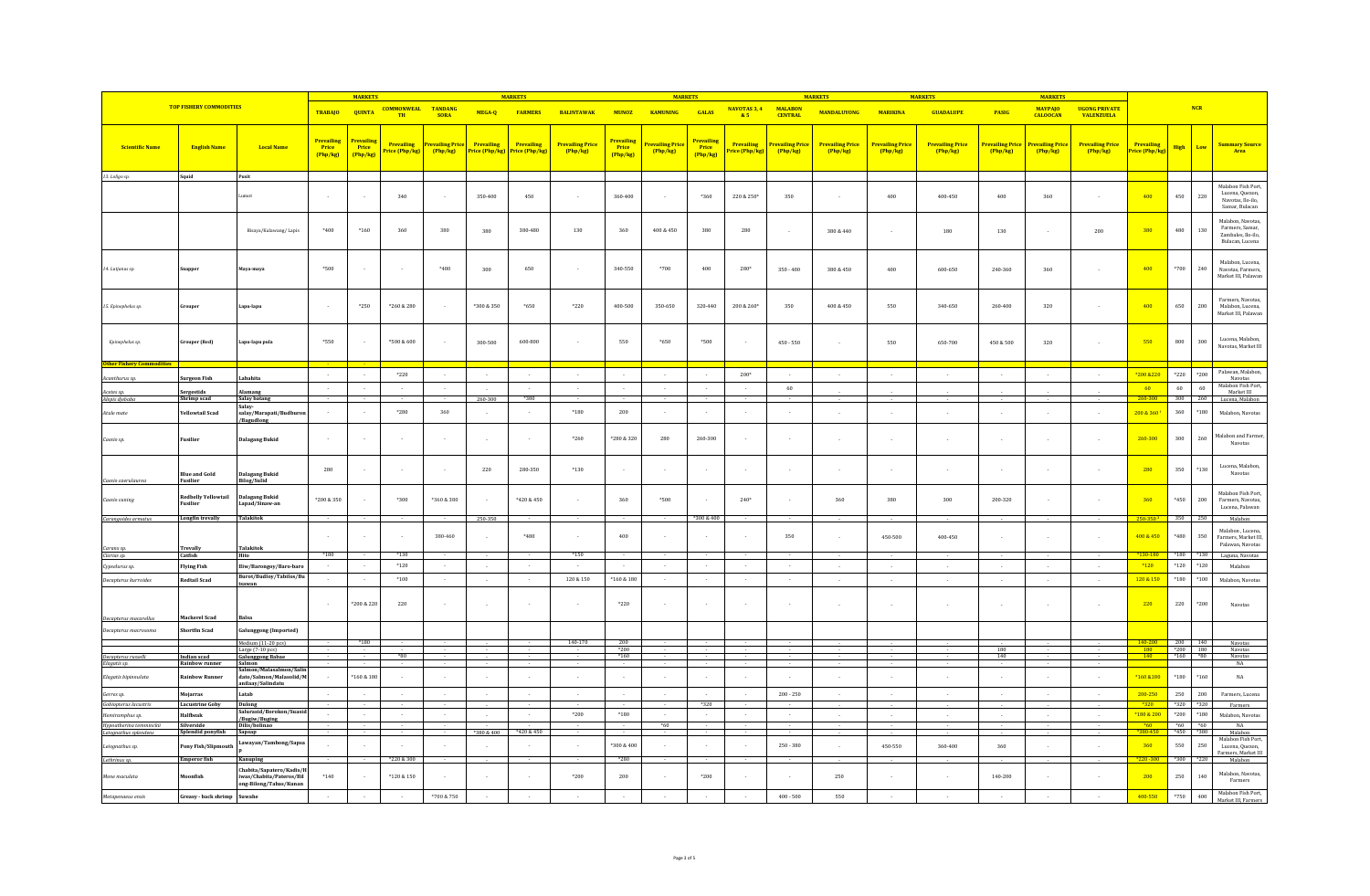| <b>TOP FISHERY COMMODITIES</b>                                           |                                  | <b>MARKETS</b>                                                    |                                        |                               | <b>MARKETS</b>                      |                                     |                                            | <b>MARKETS</b>               |                                     |                                       |                                     | <b>MARKETS</b>                | <b>MARKETS</b>                            | <b>MARKETS</b>                      |                                     |                                   |                                   |                                   |                                           |                                     |                              |                  |                |                                                                                  |
|--------------------------------------------------------------------------|----------------------------------|-------------------------------------------------------------------|----------------------------------------|-------------------------------|-------------------------------------|-------------------------------------|--------------------------------------------|------------------------------|-------------------------------------|---------------------------------------|-------------------------------------|-------------------------------|-------------------------------------------|-------------------------------------|-------------------------------------|-----------------------------------|-----------------------------------|-----------------------------------|-------------------------------------------|-------------------------------------|------------------------------|------------------|----------------|----------------------------------------------------------------------------------|
|                                                                          |                                  | TRABAJO QUINTA                                                    |                                        | <b>COMMONWEAL</b><br>TH       | <b>TANDANG</b><br><b>SORA</b>       | MEGA-Q                              | <b>FARMERS</b>                             | <b>BALINTAWAK</b>            | <b>MUNOZ</b>                        | <b>KAMUNING</b>                       | <b>GALAS</b>                        | NAVOTAS 3, 4<br>85            | <b>MALABON</b><br><b>CENTRAL</b>          | <b>MANDALUYONG</b>                  | <b>MARIKINA</b>                     | <b>GUADALUPE</b>                  | <b>PASIG</b>                      | <b>MAYPAJO</b><br><b>CALOOCAN</b> | <b>UGONG PRIVATE</b><br><b>VALENZUELA</b> |                                     |                              | NCR              |                |                                                                                  |
| <b>Scientific Name</b>                                                   | <b>English Name</b>              | <b>Local Name</b>                                                 | <b>Prevailing</b><br>Price<br>(Php/kg) | Prevailing<br>Price<br>Php/kg | <b>Prevailing</b><br>Price (Php/kg) | <b>Prevailing Price</b><br>(Php/kg) | <b>Prevailing</b><br><b>Price (Php/kg)</b> | Prevailing<br>Price (Php/kg) | <b>Prevailing Price</b><br>(Php/kg) | <b>Prevailin</b><br>Price<br>(Php/kg) | <b>Prevailing Price</b><br>(Php/kg) | Prevailing<br>Price<br>Php/kg | Prevailing<br><mark>Price (Php/kg)</mark> | <b>Prevailing Price</b><br>(Php/kg) | <b>Prevailing Price</b><br>(Php/kg) | <b>Prevailing Price</b><br>Php/kg | <b>Prevailing Price</b><br>Php/kg | Prevailing Price<br>Php/kg        | Prevailing Price<br>Php/kg                | <b>Prevailing Price</b><br>(Php/kg) | Prevailing<br>Price (Php/kg) | High Low         |                | <b>Summary Source</b><br>Area                                                    |
| Nemipterus sp.                                                           | <b>Threadfin Bream</b>           | Bisugo                                                            | $*400$                                 | *240 & 360                    | 360-400                             | 360-400                             | 280                                        | 400                          | $*240$                              | 360                                   | $*300$                              |                               | 280*                                      | 320                                 | 300-400                             | 320                               |                                   |                                   |                                           |                                     | 400                          | 400              | $*240$         | Malabon Fish Port,<br>Market III, Farmers,<br>Navotas, Samar,<br>Palawan, Lucena |
| Parupeneus sp.                                                           | Goatfish                         | Saramulyete<br>Bukawon/Budlatan/Buka                              |                                        | $\sim$                        | $\sim$                              | $\sim$                              |                                            | - 11                         | $\overline{a}$                      | *260<br>*300                          | $\sim$                              |                               | $\sim$                                    | $\sim$                              |                                     |                                   |                                   |                                   |                                           |                                     | $*260$<br>$*300$             | $*260$<br>$*300$ | $*260$<br>*300 | Lucena                                                                           |
| <b>Priacanthus hamrun</b>                                                | <b>Moontail Bullseye</b>         |                                                                   |                                        |                               |                                     |                                     |                                            |                              |                                     |                                       |                                     |                               |                                           |                                     |                                     |                                   |                                   |                                   |                                           |                                     |                              |                  |                | Lucena<br>Malabon Fish Port,                                                     |
| Pterocaesio chrysozona                                                   | <b>Goldband Fusilier</b>         | <b>Dalagang Bukid Bilog</b>                                       | $\sim$                                 |                               | $\sim$                              | $\sim$ $\sim$                       |                                            |                              |                                     | $\sim$                                | $\sim$                              |                               | $240*$                                    | $\sim$                              | 320                                 | 340                               | 300                               |                                   |                                           | $\sim$                              | 300-340                      | 340              | $*240$         | Farmers, Navotas,<br>Lucena, Market III,<br>Palawan                              |
| Pterocaesio digramma                                                     | <b>Double-lined Fusilier</b>     | <b>Dalagang Bukid</b><br><b>Bilog/Solid</b>                       | $\sim$                                 | $\sim$                        | *350                                | *320 & 360                          |                                            | $\sim$                       | $\sim$                              | $\sim$                                | $\sim$                              | $\sim$                        | $\sim$                                    | $\sim$                              | $\sim$                              | $\sim$                            | $\sim$                            | $\sim$                            | $\sim$                                    | $\sim$                              | *320-360                     | 360              | 320            | Malabon, Farmers                                                                 |
| Rastrelliger brachysoma                                                  | Short-bodied<br>Mackerel         | 1asa/Baraniti/Kabalyas/K<br>abayas/Agumaa/Gumaa/B                 |                                        |                               | $\sim$                              |                                     | - 2                                        |                              | $\sim$                              | $\sim$                                | $\sim$                              |                               | $\sim$                                    | 300                                 | 280                                 | 380                               | in 1919.                          |                                   |                                           | $\sim$                              | 280-380                      | 380              | 280            | Malabon Fish Port,<br>Market III, Lucena                                         |
| Rastrelliger sp.                                                         | Mackerel                         | Hasa-hasa                                                         | $\sim$                                 |                               | $\sim$                              | $\sim$ $\sim$                       | - 2                                        | 400                          | $*200$                              | *300                                  |                                     |                               | $\sim$                                    | $\sim$                              |                                     |                                   |                                   |                                   |                                           | $\sim$                              | 400                          | 400              | $*200$         | Lucena, Navotas                                                                  |
| Salmo salar                                                              | <b>Atlantic Salmon</b>           | Salmon                                                            | 180                                    | $*180$                        |                                     | 160-180                             |                                            |                              | $\sim$<br>140                       | $\sim$<br>$*140 & 180$                |                                     |                               |                                           | 140                                 |                                     | 150-300                           | 180                               |                                   |                                           |                                     | 180                          | 300              | 140            | Malabon, Quezon,<br>Market III, Farmers,                                         |
|                                                                          |                                  | head                                                              | 360                                    | $*300$                        | *240 & 280                          | *360                                | $\sim$                                     |                              | *300                                | *320                                  | $\sim$                              |                               |                                           | $\sim$                              |                                     | $320 - 400$                       | 360                               |                                   |                                           |                                     | 360                          | 400              | $*240$         | Navotas<br>Farmers, Malabon,                                                     |
|                                                                          |                                  |                                                                   | - 4                                    | $\sim$                        | $\sim$                              | *800                                |                                            | $\sim$                       | $\sim$                              | $\sim$                                | $\sim$ $\sim$                       | $\sim$                        | $\sim$                                    | $\sim$                              |                                     | 620-650                           | 700                               |                                   |                                           |                                     | 620-700                      | $*800$           | 620            | Quezon, Navotas<br>Quezon, Farmers,                                              |
| Sardinella tawilis                                                       | Freshwater tawilis               | meat/sliced<br>Tawilis/Salinyas                                   |                                        |                               | $*140$                              | 120-200                             |                                            |                              |                                     |                                       |                                     |                               |                                           |                                     |                                     | 160                               |                                   |                                   |                                           |                                     | 120-200                      | 200              | 120            | Malabon<br>Lucena, Malabon                                                       |
| Scarus sp.                                                               | Parrotfish                       | Mul-Mol/Mol-<br>mol/Batagon                                       | $*160$                                 |                               | $\sim$                              |                                     |                                            |                              |                                     | *200                                  | $\epsilon$                          |                               |                                           | $\epsilon$                          |                                     |                                   | $\sim$                            |                                   |                                           | $\sim$                              | *160 & 200                   | $*200$           | $*160$         | Malabon, Navotas                                                                 |
| $\label{eq:1} \begin{aligned} &\textit{Scomber japonicus} \end{aligned}$ | <b>Chub Mackerel</b>             | Salmon                                                            | $\sim$                                 |                               | $\sim$                              | $\sim$                              | $\sim$                                     | $\sim$                       | $*120$                              | 200                                   | $\sim$                              |                               | $\sim$                                    | $\sim$                              |                                     |                                   |                                   |                                   |                                           | $\sim$                              | 200                          | 200              | $*120$         | Navotas                                                                          |
| Selar boops                                                              | <b>Oxeye Scad</b>                | Matang-<br>baka/Matambaka/Tamaro<br>ng/Kutob                      |                                        |                               | $\sim$                              |                                     | 260                                        |                              |                                     | $\sim$                                |                                     |                               | $\sim$                                    |                                     | $\sim$                              |                                   | $\sim$                            | $\overline{\phantom{a}}$          |                                           | $\sim$                              | 260                          | 260              | 260            | Malabon                                                                          |
| Selar crumenophthalmus                                                   | <b>Big-eye Scad</b>              | Matangbaka/Matambaka,<br>Mat-an/Salay-<br>salay/Tamarong/Tulay/K  |                                        | 240                           | $\sim$ $\sim$                       | *320                                |                                            | $\sim$                       | 160-200                             | 280                                   | *320 & 400                          |                               | $\sim$                                    | $\sim$                              | 250-360                             | 340                               | 240 & 280                         | 200 & 240                         |                                           | $\sim$                              | 240                          | 360              | 160            | Farmers, Malabon,<br>Navotas, Lucena                                             |
| Selaroides leptolepis                                                    | <b>Yellow-striped Scad</b>       | salay/Salaginto/Salay-<br>ginto/Dalinu-<br>an/Lambiyaw/Karabalyas | *320                                   | $*320$                        | *260 & 300                          | *320 & 380                          | 200-300                                    | 280                          |                                     | *280 & 320                            | 240-320                             | *320 & 360                    | $\sim$                                    | $260 - 320$                         |                                     | 340                               | 260-320                           |                                   |                                           |                                     | 320                          | *360             | 200            | Malabon Fish Port,<br>Market III, Lucena,<br>Navotas, Farmers                    |
| Siganus canaliculatus                                                    | White-spotted<br>Spinefoot       | Malaga/Danggit/Samaral/<br>Tambol/<br>Hamol-od/Kitons             |                                        |                               | $\sim$                              |                                     | 220 & 350                                  | 350-450                      | $\sim$                              |                                       | $\sim$                              |                               | $\sim$                                    | $\sim$                              |                                     |                                   |                                   |                                   |                                           |                                     | 350                          | 450              | 220            | Lucena, Malabon                                                                  |
| iganus sp.                                                               | Sninefoot/<br>Rabbitfish/Siganid | Bataway/Danggit/Bawis/<br>Malaga                                  |                                        |                               | $\sim$                              | *360                                |                                            |                              |                                     | *200                                  |                                     |                               | $140*$                                    |                                     |                                     |                                   | $\sim$                            | $\sim$                            |                                           |                                     | *140-360 *                   | *360             | $*140$         | Mindoro, Malabon                                                                 |
| Sillago sihama                                                           | Whiting                          | Asohos                                                            |                                        |                               | $\sim$                              | $\sim$                              |                                            |                              |                                     |                                       | $\sim$                              |                               | $\sim$                                    | 300                                 |                                     |                                   | $\sim$                            | $\sim$                            |                                           |                                     | 300                          | 300              | 300            | Malabon Fish Port,<br>Market III                                                 |
| Sphyraena obtusata                                                       | <b>Obtuse Barracuda</b>          | Torsilyo/Barakuda/Rump                                            | - 2                                    |                               | $\sim$                              | $\sim$                              | $*240$                                     |                              |                                     | $\sim$                                | $\sim$ $\sim$                       | - 2                           | $\sim$                                    | $\sim$                              |                                     |                                   |                                   |                                   |                                           |                                     | $*240$                       | $*240$           | $*240$         | Malabon                                                                          |
| Sphyraena sp.                                                            | Barracuda                        | Panghalwan/Lusod/Rump                                             |                                        |                               | $\sim$                              |                                     |                                            |                              |                                     | *260 & 300                            |                                     |                               | $\sim$                                    | $300 - 320$                         |                                     |                                   |                                   |                                   |                                           |                                     | 300-320                      | 320              | 300            | Malabon Fish Port,<br>Market III, Farmers,<br>Lucena                             |
| Stolephorus sp.                                                          | Anchovy                          | Dilis/Bolinao/Tuwakang,<br>Rawdnor                                |                                        | 200                           | 140                                 | 200                                 |                                            |                              |                                     |                                       |                                     |                               |                                           | $240 - 320$                         |                                     |                                   |                                   |                                   |                                           |                                     | 200                          | 320              | 200            | Malabon Fish Port,<br>Market III, Navota                                         |